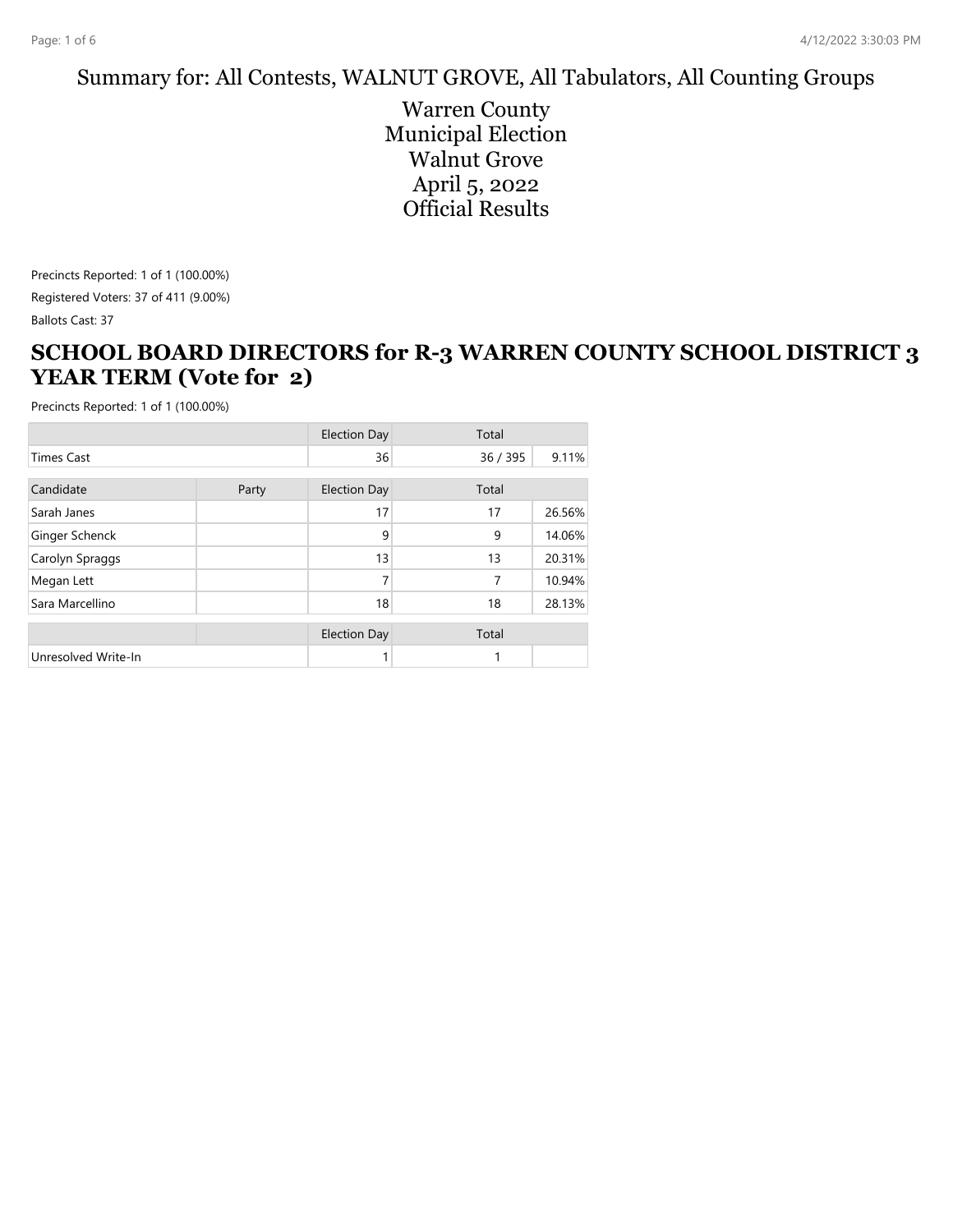### **SCHOOL BOARD DIRECTORS for R-3 WARREN COUNTY SCHOOL DISTRICT 1 YEAR TERM (Vote for 1)**

|                     |       | <b>Election Day</b> | Total    |        |
|---------------------|-------|---------------------|----------|--------|
| Times Cast          |       | 36                  | 36 / 395 | 9.11%  |
| Candidate           | Party | <b>Election Day</b> | Total    |        |
| Rachel Besselman    |       | 18                  | 18       | 52.94% |
| Rich Barton         |       | 16                  | 16       | 47.06% |
|                     |       | <b>Election Day</b> | Total    |        |
| Unresolved Write-In |       |                     |          |        |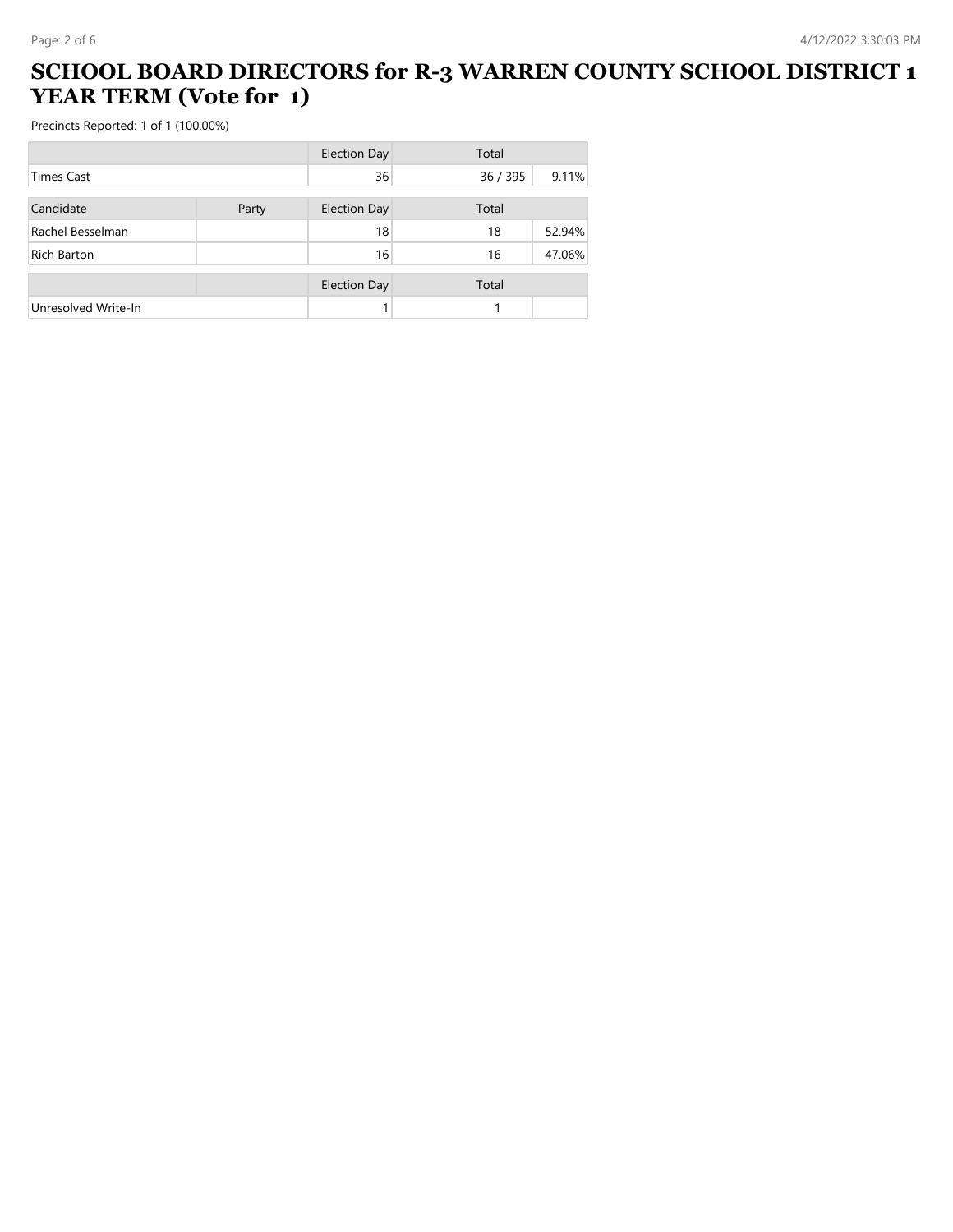### **SCHOOL BOARD DIRECTORS for R-2 MONTGOMERY COUNTY SCHOOL DISTRICT (Vote for 2)**

|                       |       | <b>Election Day</b> | Total    |        |
|-----------------------|-------|---------------------|----------|--------|
| <b>Times Cast</b>     |       |                     | 1/16     | 6.25%  |
| Candidate             | Party | <b>Election Day</b> | Total    |        |
| Kali Rochelle Salazar |       |                     |          | 50.00% |
| Michael W. Cobb       |       |                     | $\Omega$ | 0.00%  |
| Micah John Hans       |       |                     |          | 50.00% |
|                       |       | <b>Election Day</b> | Total    |        |
| Unresolved Write-In   |       |                     | 0        |        |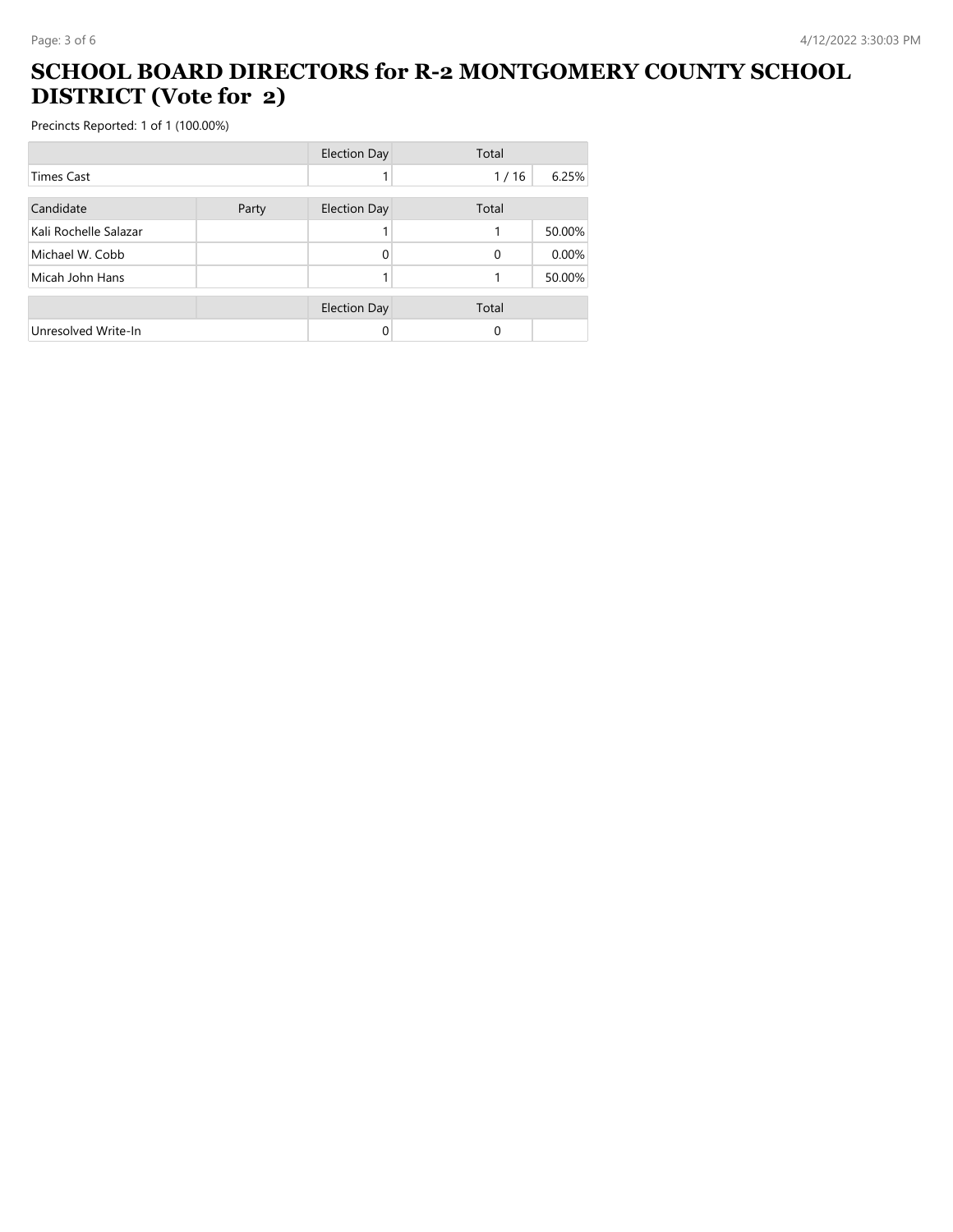# **911 BOARD MEMBER AT LARGE for WARREN COUNTY (Vote for 1)**

|                     |       | <b>Election Day</b> | Total  |         |
|---------------------|-------|---------------------|--------|---------|
| <b>Times Cast</b>   |       | 37                  | 37/411 | 9.00%   |
| Candidate           |       |                     | Total  |         |
|                     | Party | <b>Election Day</b> |        |         |
| Matt Eskew          |       | 26                  | 26     | 100.00% |
|                     |       | <b>Election Day</b> | Total  |         |
| Unresolved Write-In |       |                     |        |         |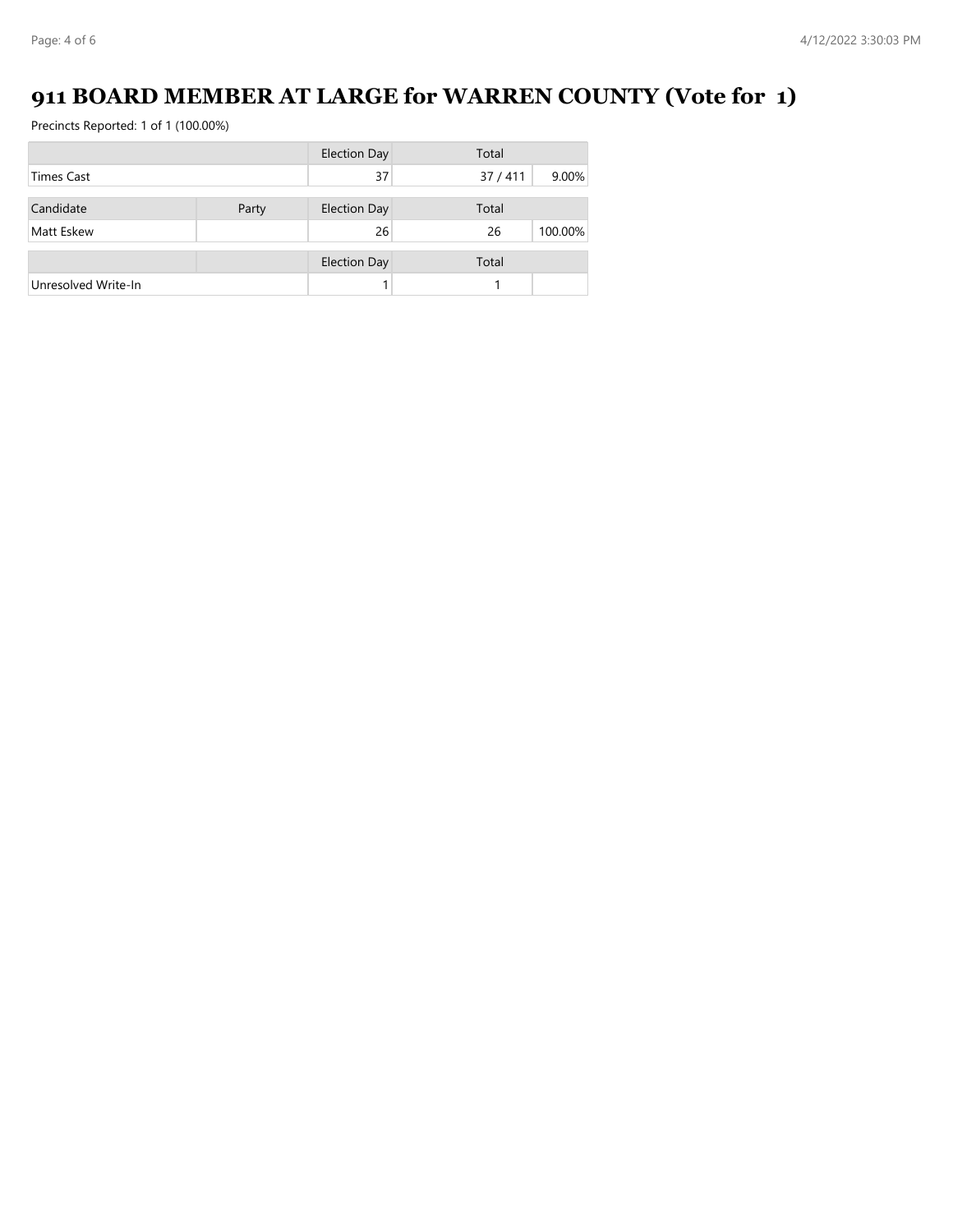# **911 BOARD MEMBER for 911 SOUTHERN DISTRICT (Vote for 1)**

|                     |       | <b>Election Day</b> | Total  |        |
|---------------------|-------|---------------------|--------|--------|
| <b>Times Cast</b>   |       | 37                  | 37/411 | 9.00%  |
| Candidate           | Party | <b>Election Day</b> | Total  |        |
| Caitlyn Struckhoff  |       | 18                  | 18     | 62.07% |
| Clay Lively         |       | 11                  | 11     | 37.93% |
|                     |       | <b>Election Day</b> | Total  |        |
| Unresolved Write-In |       |                     |        |        |